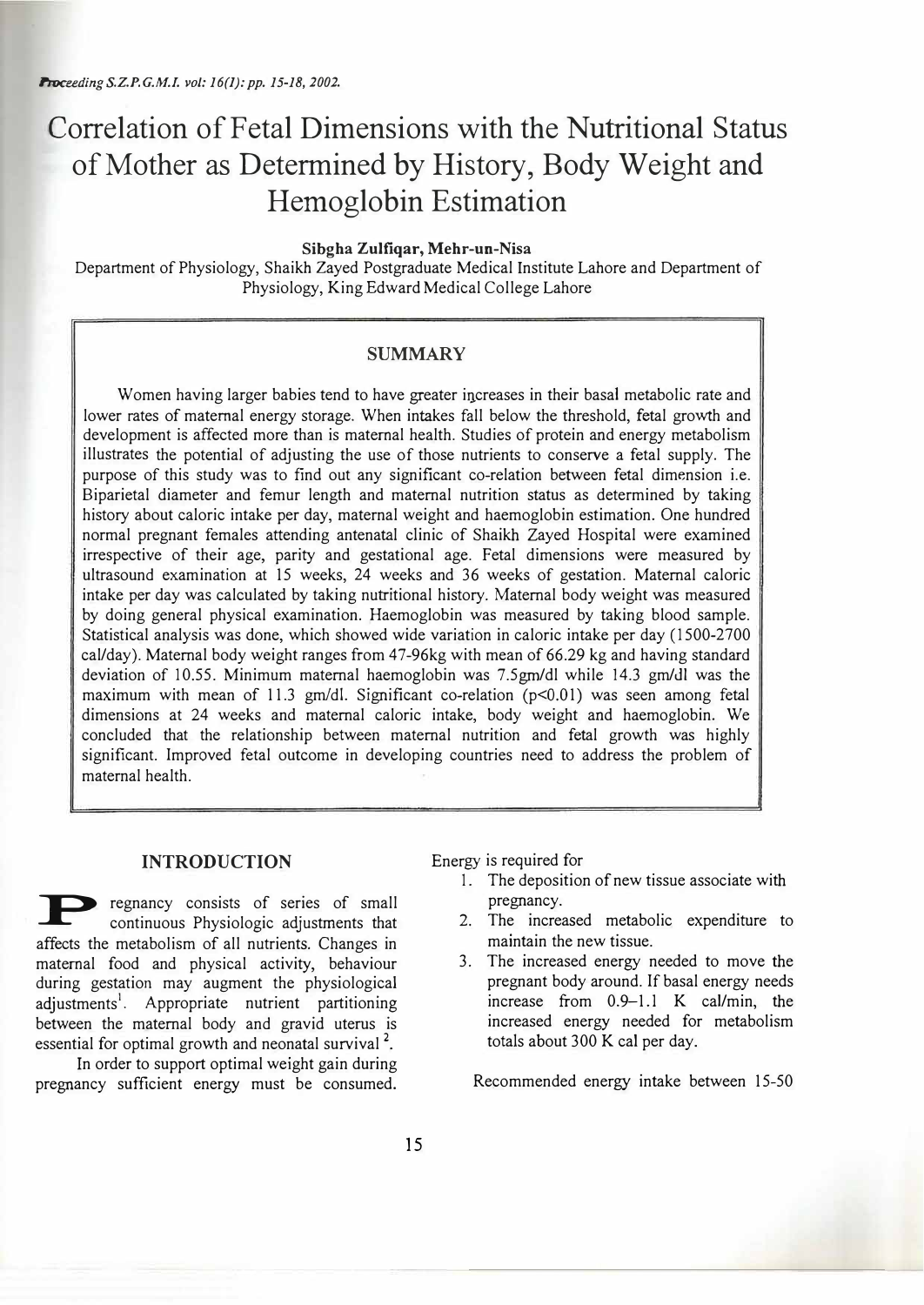years of pregnant females ranges from  $1500-2700$  K cal/day<sup>3</sup>. Pregnancy requires additional maternal absorption of iron. Severe anaemia (haemoglobin  $\langle 80g/L \rangle$  is associated with the birth of small babies (from both preterm labor and growth restriction).<sup>4</sup> The risk of fetal death is greatly increased with severe anemia, of  $Hb < 70$  or 80 gm/L; there is little increased risk associated with mild or moderate anemia $<sup>5</sup>$ .</sup>

The gestational age of the fetus during pregnancy can be estimated using a wide variety of sonographic measurements. Historically Biparietal diameter (BPD) has been most widely used and has proved quite reliable.

The accuracy of Femur length (FL) measurement equals that of before 30 weeks and probably exceeds that of BPD near term. BPD ranges from 2.0-9.6 cm between 12-40 weeks FL ranges from 10-80 mm between the above said weeks<sup>6</sup>. The relationship between maternal nutritional and fetal growth (as determined by measufing fetal dimensions) is more complex than might be first assumed<sup>7</sup>.

This paper examines the links between fetal dimensions that indicate fetal growth and maternal nutritional status which is determined by taking history about caloric intake *I* day, Physical examination and hemoglobin (Hb) level in the blood.

#### **SUBJECTS AND METHODS**

One hundred pregnant females attending the antenatal clinic of Shaikh Zayed Hospital were examined. All females were in the second trimester at the time of examination. Informed consent was obtained from each subject. Caloric intake per day was calculated by taking nutritional history. General physical examination was done. Height and weight were measured. Hemoglobin was measured in the Hematology Laboratory of the above-mentioned hospital. Pelvic ultrasound was done by the Radiology department of above mentioned hospital during the second and third trimester to see the fetal growth by measuring the BPD and FL. All females attending antenatal clinic were included, irrespective of their age, parity and gestational age. Females

suffering from diabetes mellitus, pregnancy induced hypertension, Liver disease, ischaemic heart disease were not included.

## **RESULTS**

A total of one hundred normal pregnant females attending antenatal clinic of Shaikh Zayed Hospital were examined. Nutritional history of the mothers showed a wide variation in caloric intake ranging from 1500--2700 kcal/day with mean of 2005.58kcal and standard deviation (288.61). Maternal body weight ranges from 47kg-96kg with mean of 66.29kg and standard deviation of 10.55.

Maternal haemoglobin in the same pregnant females varies from 7.5gm/dl-14.3gm/dl. Maximum pregnant females had Hb value 11.324 gm/di. Majority of the pregnant ladies were at the age of 25 years. Some females had age as less as 20 years while other had as more as 40 years.

Fetal dimensions i.e biparietal diameter (BPD) and femur length (FL) were measured at 15 weeks, 24 weeks and 36 weeks of gestation by ultrasound (Table I).

Table I: Calories, body weight, haemoglobin, age of mother and BPD and FL at 15, 24 and 36 weeks of gestation

|                     | N   | Mean    | Std. Deviation |
|---------------------|-----|---------|----------------|
| CALORIES/day        | 100 | 2005.58 | 288.61         |
| Body weight (Kg)    | 100 | 66.29   | 10.55          |
| Haemoglobin(gm)     | 100 | 11.324  | 1.289          |
| BPD (15 wks)        | 100 | 4.545   | 1.281          |
| <b>BPD</b> (24 wks) | 100 | 6.742   | .875           |
| BPD (36 wks)        | 100 | 8.558   | .502           |
| $FL(15$ wks)        | 100 | 3.139   | .765           |
| $FL(24$ wks)        | 100 | 5.149   | .839           |
| $FL(36$ wks)        | 100 | 6.839   | .503           |
| AGE (years)         | 100 | 25.67   | 4.57           |
| Valid N (listwise)  | 100 |         |                |

Significant correlation  $(p<0.01)$  is seen between maternal caloric intake/day and biparietal diameter of the fetus at 24 weeks of gestation (Table 2). No significant co-relation was seen between maternal caloric intake/day and fetal femur length at 24 weeks of gestation.

Significant relationship was also observed between maternal body weight and fetal BPD and FL at 24 weeks of gestation (Table 4).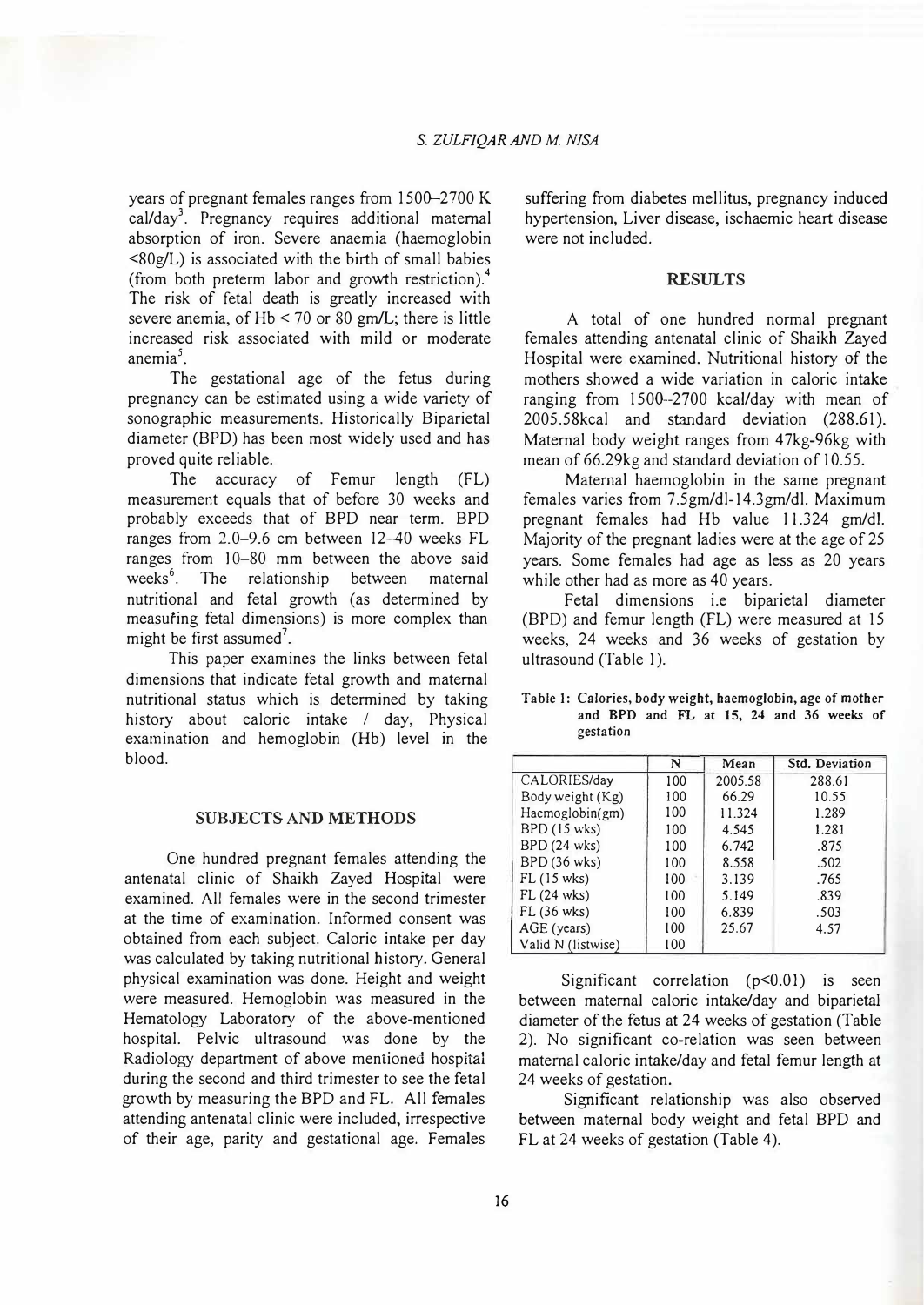|                              | Value                | Df  | Asym<br>p Sig.<br>$(2 - )$<br>sided) |
|------------------------------|----------------------|-----|--------------------------------------|
| Pearson Chi-Square           | 644.563 <sup>ª</sup> | 558 | .006                                 |
| Likelihood Ratio             | 274.695              | 558 | 1.000                                |
| Linear-by-Linear Association | .108                 |     | .742                                 |
| N of Valid Cases             | 99                   |     |                                      |

#### Table 2: Correlation between caloric intake and biparietal diameter and 24 weeks of gestation.

a. 608 cells ( 100.0%) have expected count less than 5. The minimum expected count is .0 I

#### Table 3: Correlation between caloric intake and and femur length at 24 weeks of gestation.

|                              | Value                | Df  | Asym<br>p Sig.<br>$(2-$<br>sided) |
|------------------------------|----------------------|-----|-----------------------------------|
| Pearson Chi-Square           | 620.496 <sup>ª</sup> | 576 | .097                              |
| Likelihood Ratio             | 273.999              | 576 | 1.000                             |
| Linear-by-Linear Association | .741                 |     | .389                              |
| N of Valid Cases             | 99                   |     |                                   |

a. 627 cells (J00.0%) have expected count less than 5. The minimum expected count is .01

Similarly significant correlation  $(p<0.01)$  was

seen between maternal body weight and fetal FL at 24 weeks of gestation.

Table 5 showed significant correlation between maternal Hb and fetal FL at 24 weeks of gestation ( $p<0.01$ ).

## **DISCUSSION**

It is observed that there is a statistically significant co-relation between the incidence of intra uterine growth retardation and maternal weight of less than 45 kg, and with decreased value of hemoglobin**<sup>8</sup> •** In our study all indices of fetal growth showed significant relationship with maternal caloric intake, body weight and hemoglobin. Under weight women had a four fold higher risk of intrauterine growth retardation<sup>10</sup>.

The energy requirement of basal metabolism is influenced by maternal nutrition and by fetal size. If maternal energy reserves are low at conception the basal metabolic rate is down regulated to conserve energy<sup>1</sup>.

Table 4: Correlation between biparietal diameter and body weight at 24 weeks of gestation.

|                              |                      | Value   | Asymp.<br>Std. Error <sup>a</sup> | Approx. $T^b$ | Approx.<br>Sig. <sup>c</sup> |
|------------------------------|----------------------|---------|-----------------------------------|---------------|------------------------------|
| <b>BPD</b> and Body weight   |                      |         |                                   |               |                              |
| Interval by Interval         | Pearson's R          | $-.226$ | .098                              | $-2.281$      | .025                         |
| Ordinal by Ordinal           | Spearman Correlation | $-.247$ | .091                              | $-2.512$      | .014                         |
| N of Valid Cases             |                      | 99      |                                   |               |                              |
| Body weight and Femur length |                      |         |                                   |               |                              |
| Interval by Interval         | Pearson's R          | $-.258$ | .095                              | $-2.635$      | .010                         |
| Ordinal by Ordinal           | Spearman Correlation | $-.278$ | .088                              | $-2.850$      | .005                         |
| N of Valid Cases             |                      | 99      |                                   |               |                              |

a. Not assuming null hypothesis.

b. Using the asymptotic standard error assuming the null hypothesis.

c. Based on normal approximation.

Table 5: Correlation between haemoglobin and femur length at 24 weeks of gestation.

|                      |                      | Value | Asymp.<br>Std. Error <sup>a</sup> | Approx. T <sup>o</sup> | Approx.<br>Sig. <sup>c</sup> |
|----------------------|----------------------|-------|-----------------------------------|------------------------|------------------------------|
| Interval by Interval | Pearson's R          | .278  | .096                              | 2.855                  | .005                         |
| Ordinal by Ordinal   | Spearman Correlation | .241  | .106                              | 2.447                  | .016                         |
| N of Valid Cases     |                      | 99    |                                   |                        |                              |

a. Not assuming null hypothesis.

b. Using the asymptotic standard error assuming the null hypothesis.

c. Based on normal approximation.